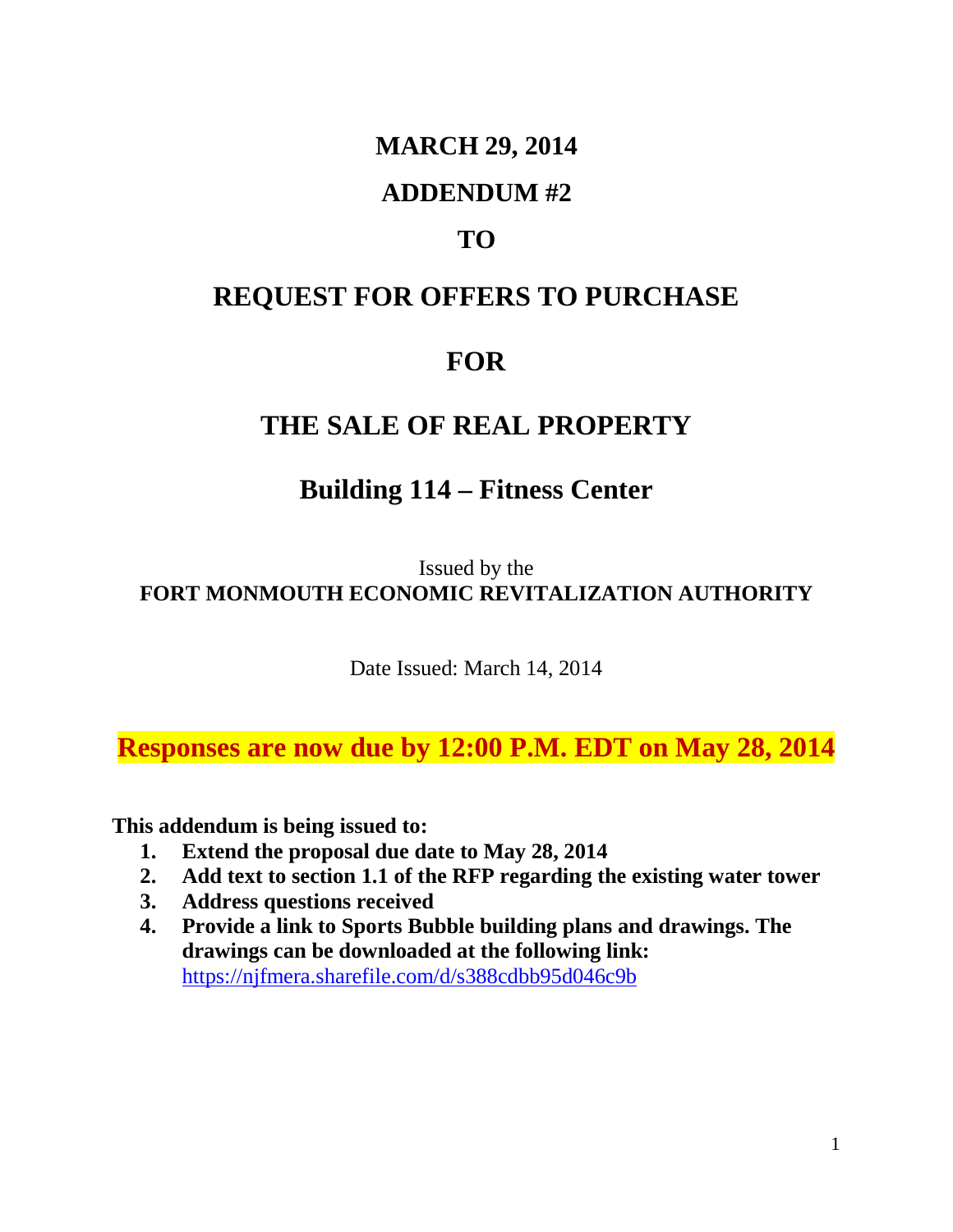#### **Added Text Section 1.1**

#### **1.1 THE PROPERTY**

The Property consists of 7.75 acres of land and: Building 114, the Fitness Center; Building 562, a New Jersey Natural Gas facility; and Building 752, a Sewage Lift Station. Building 114 contents including all of the fitness equipment therein are included with the sale. The Property also includes a water tower that is no longer in use or needed for redevelopment. [**INSERT THE FOLLOWING NEW SENTENCE]** The successful bidder with be required to take down the water tower no later than 5 years following taking title to the property. The title to the property that FMERA conveys to the selected Potential Purchaser will be encumbered with: (i) the utility easement that currently runs through the Property; (ii) a yet to be created easement for future use of the existing sewerage lift station; and, (iii) an easement for New Jersey Natural Gas Company's continued use of the existing natural gas facility.

#### **Questions & Answers**

1. **Question:** "The proposal goes into our defining our Political Contributions - how deep is it necessary do we need to go on our team? I am assuming it is just for the Partner level, is that right?"

**Answer:** Bidders must include disclosures for 1 generation up (i.e. all owners who hold 10% or more and the spouse and children who live at home) as well as all subsidiaries that are either directly or indirectly controlled by the bidder.

2. **Questions:** What information do you have on the bubble? I think I heard it is about ten years old? is that right? Do you know that, in fact, it can be relocated? Any idea as to cost? Do you have info on the Company that manufactured it or installed it?

**Answer:** Please see the information at the following link for all information we have regarding these questions and the sports bubble:

<https://njfmera.sharefile.com/d/s388cdbb95d046c9b>

- 3. **Question:** If we choose to purchase and move the bubble are we assured we can install it on the fitness parcel without having to get a variance? **Answer:** Yes – it is an approved use.
- 4. **Question:** The political contributions -- I am assuming that this is only for partner level people in the deal, and not vendors etc? **Answer:** Bidders must include disclosures for 1 generation up (i.e. all owners who hold 10% or more and the spouse and children who live at home) as well as all subsidiaries that are either directly or indirectly controlled by the bidder.
- 5. **Question:** Letter i -- Disclosure of Investment Activities in Iran -- will you guys be providing a Form for this Disclosure? **Answer:** The form is already included in Attachment #2 – Page 28 of the RFP and is identified as page 5 of 5.
- 6. **Question:** What documentation is available for the asbestos remediation and are we able to obtain a copy?

**Answer:** Attachment #1 is the latest information we have. Please note that the Finding of Suitability to Transfer (FOST) will have updated information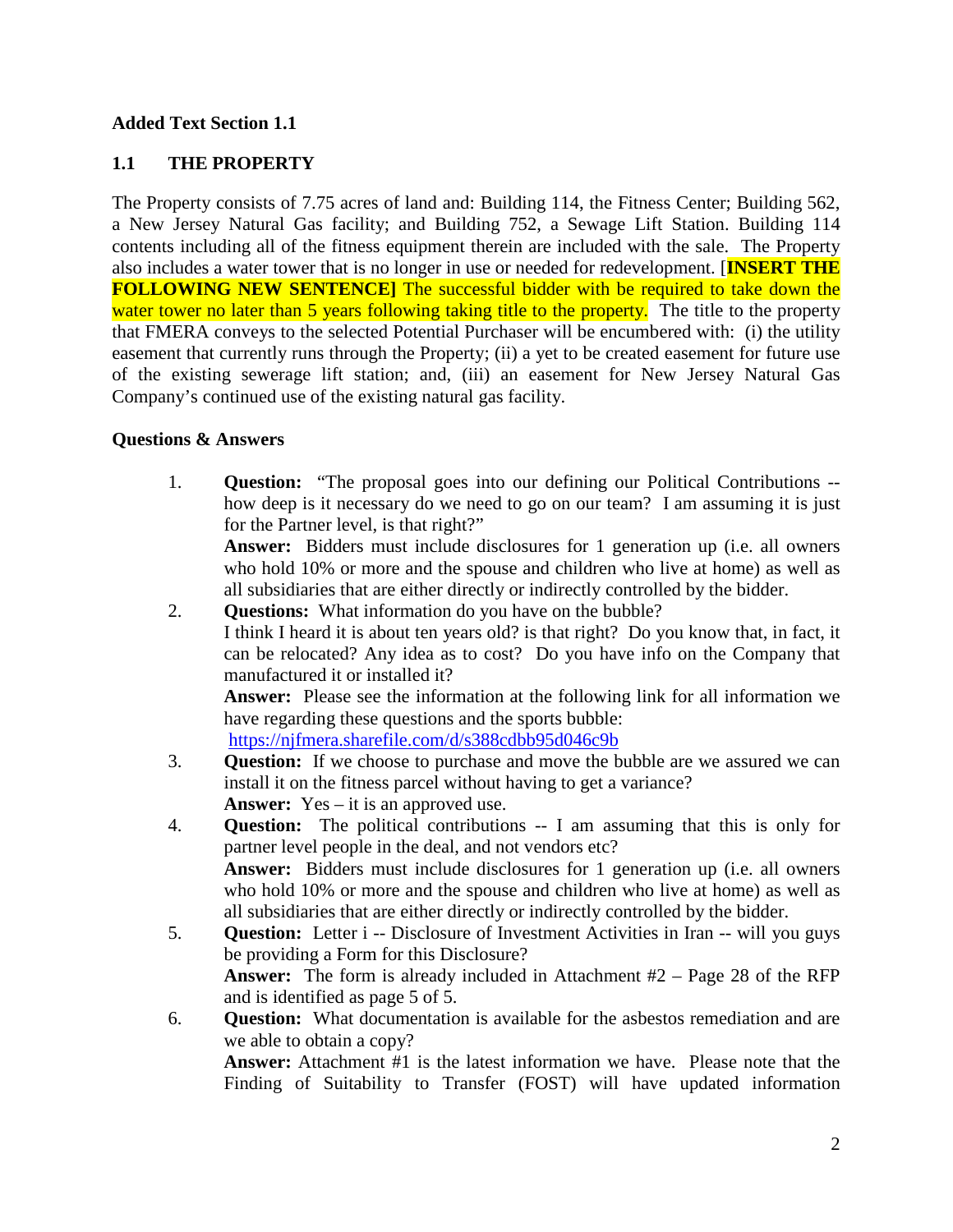regarding asbestos and any friable asbestos should be remediated prior to transfer unless it is in normally non-accessible areas such as crawl spaces or within walls.

- 7. **Question**: Has the roof ever been replaced? If so, when? **Answer:** Yes in 2007.
- 8. **Question:** What building maintenance records are available and are we able to obtain a copy?

Answer: We have no maintenance records but we will keep searching to find what we can and make it available if we do find anything.

9. **Question:** Multi Zones -- I know the RFOTP says the property is in Green Tech Zone, but in the Southeast corner it bleeds in Horseneck Edu and just touches Mixed-use. Do we only have to comply with the Green Tech? **Answer:** The building and majority of the property is in the Green Tech Campus and for that piece of the property and the building, permitted uses and development/reuse should be in compliance with the Green Tech Campus and the Reuse Plan. Those permitted uses are also permitted in the other two districts. If

we get a further clarification we will issue another addendum.

10. **Question:** Multi Zones -- I know the RFOTP says the property is in Green Tech Zone, but in the Southeast corner it bleeds in Horseneck Edu and just touches Mixed-use. Do we only have to comply with the Green Tech?

**Answer:** The building and majority of the property is in the Green Tech Campus and for that piece of the property and the building, permitted uses and development/reuse should be in compliance with the Green Tech Campus and the Reuse Plan. Those permitted uses are also permitted in the other two districts. If we get a further clarification we will issue another addendum.

11. **Question:** We cannot seem to find the environmentals for our site --Bldg 114? Can you help?

**Answer:** The Finding of Suitability for Transfer (FOST) is not available yet. It must be approved prior to transfer of property and it will contain all historical and other environmental information regarding the facility and property. There are currently no areas of concern on the parcel. As stated in the answer to question 6 above, Attachment #1 of this addendum contains information on asbestos.

12. **Question:** Our response calls for a Conceptual Plan, but it doesn't really define what the Committee's expectation is -- is that for us to determine what we want to present?

**Answer:** Expectation is a high level concept plan, outlining what you plan to construct and how you plan on using the facility. Elevation drawings and maps will be helpful but not required. This is not expected to be anything as formal as a site plan submittal.

- 13. **Question:** Site Plan -- we have only been able to find the one aerial site plan, is there a site plan that was done by an Engineer? **Answer:** The Aerial was done by our engineer however; a survey has been ordered and will be provided when received.
- 14. **Question:** Do we need CAFRA approvals on our site? **Answer:** Yes
- 15. **Question:** Is there a timeline, or Critical Path for the Fort's development? Such as, when all the parcels are scheduled for sale, road and infrastructure (sewer)